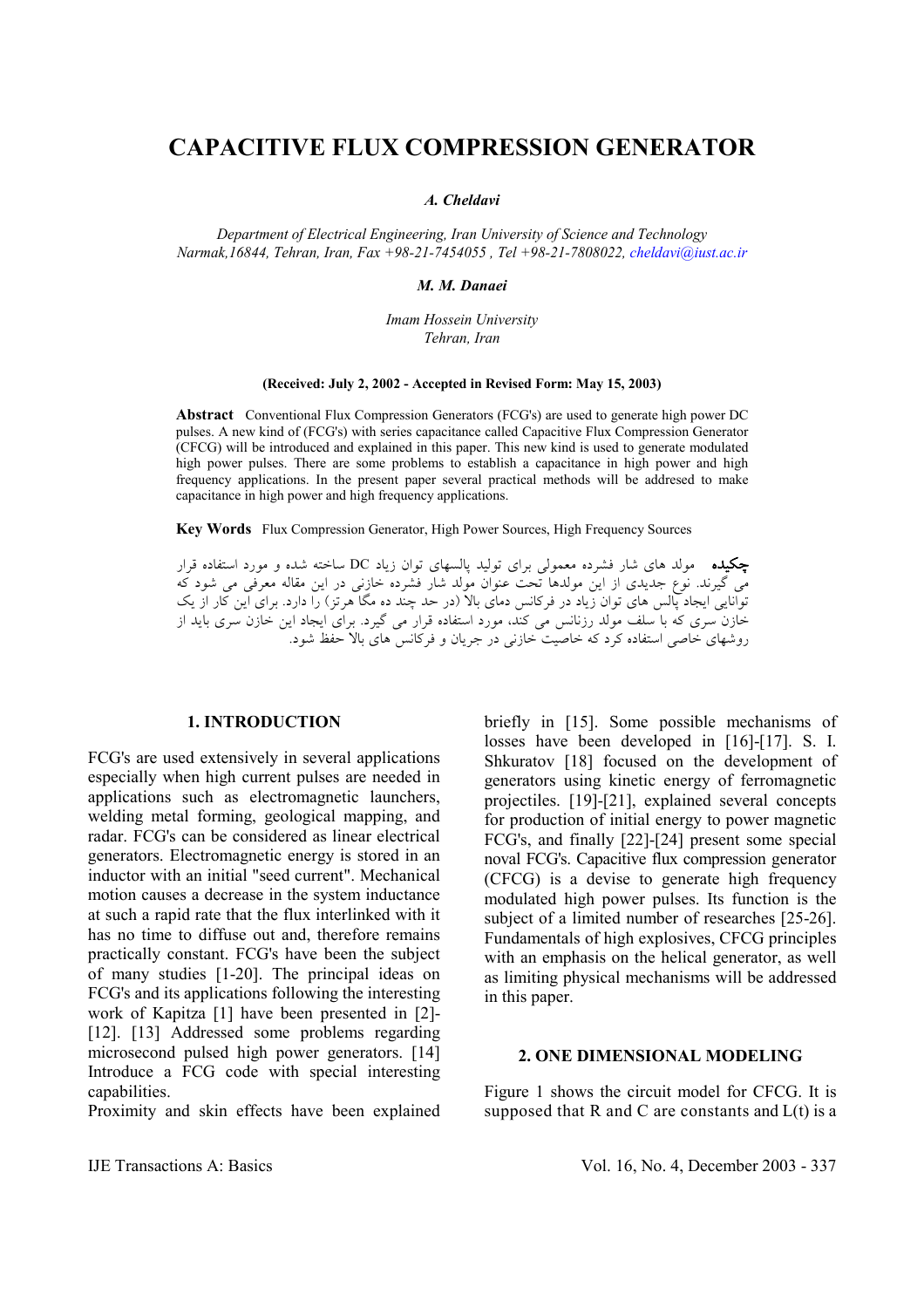

**Figure 1**. The circuit model for CFCG.



Figure 2. L(t) as a function of time.

variable as shown in Figure 2. The differential equation describing the system is given as

$$
\frac{d}{dt}[Li] + Ri + \frac{1}{C}\int i dt = 0
$$
 (1)

in which

$$
L = L_0 - \frac{L_0 - L_1}{T}t = L_0 - at
$$
 (2)

From 1 one has

$$
L\frac{di}{dt} + i\frac{dL}{dt} + Ri + \frac{1}{C}\int i dt = 0
$$
 (3)

or

$$
L\frac{di}{dt} + (R - a)i + \frac{1}{C}\int i dt = 0
$$
 (4)

338 - Vol. 16, No. 5, January 2003 IJE Transactions A: Basics

Differentiating 4 yields to

$$
L\frac{d^{2}i}{dt^{2}} + \frac{di}{dt}\frac{dL}{dt} + (R - a)\frac{di}{dt} + \frac{i}{C} = 0
$$
 (5)

or

$$
L\frac{d^{2}i}{dt^{2}} + (R - 2a)\frac{di}{dt} + \frac{i}{C} = 0
$$
 (6)

The initial current and voltage stored in the inductor and capacitor are  $i(0) = I_0$  and  $v_c(0) = 0$ . So one has

$$
v_c(0) + L(0)i'(0) + Ri(0) + i(0)L'(0) = 0 \qquad (7)
$$

or

$$
i'(0) = \frac{(a - R)I_0}{L_0}
$$
 (8)

Defining

$$
p(t) = \exp\left[\int_{0}^{t} \frac{R - 2a}{L_0 - a\tau} d\tau\right] = (L_0 - at)^{\frac{2 - R}{a}} \tag{9}
$$

$$
s(t) = \frac{p(t)}{L_0 - at} = (L_0 - at)^{1 - \frac{R}{a}}
$$
 (10)

6 can be written as

$$
\frac{d}{dt} \left[ p(t) \frac{di}{dt} \right] + \frac{s(t)}{C} i = 0 \tag{11}
$$

It can be shown that 11 is self adjoint. So it has a unique solution as

$$
i(t) = \sum_{n=0}^{\infty} a_n t^{r+n}
$$
 (12)

where  $a_n$  and r are constants to be determined. Setting 12 in 6 and choosing  $r = 0$  gets to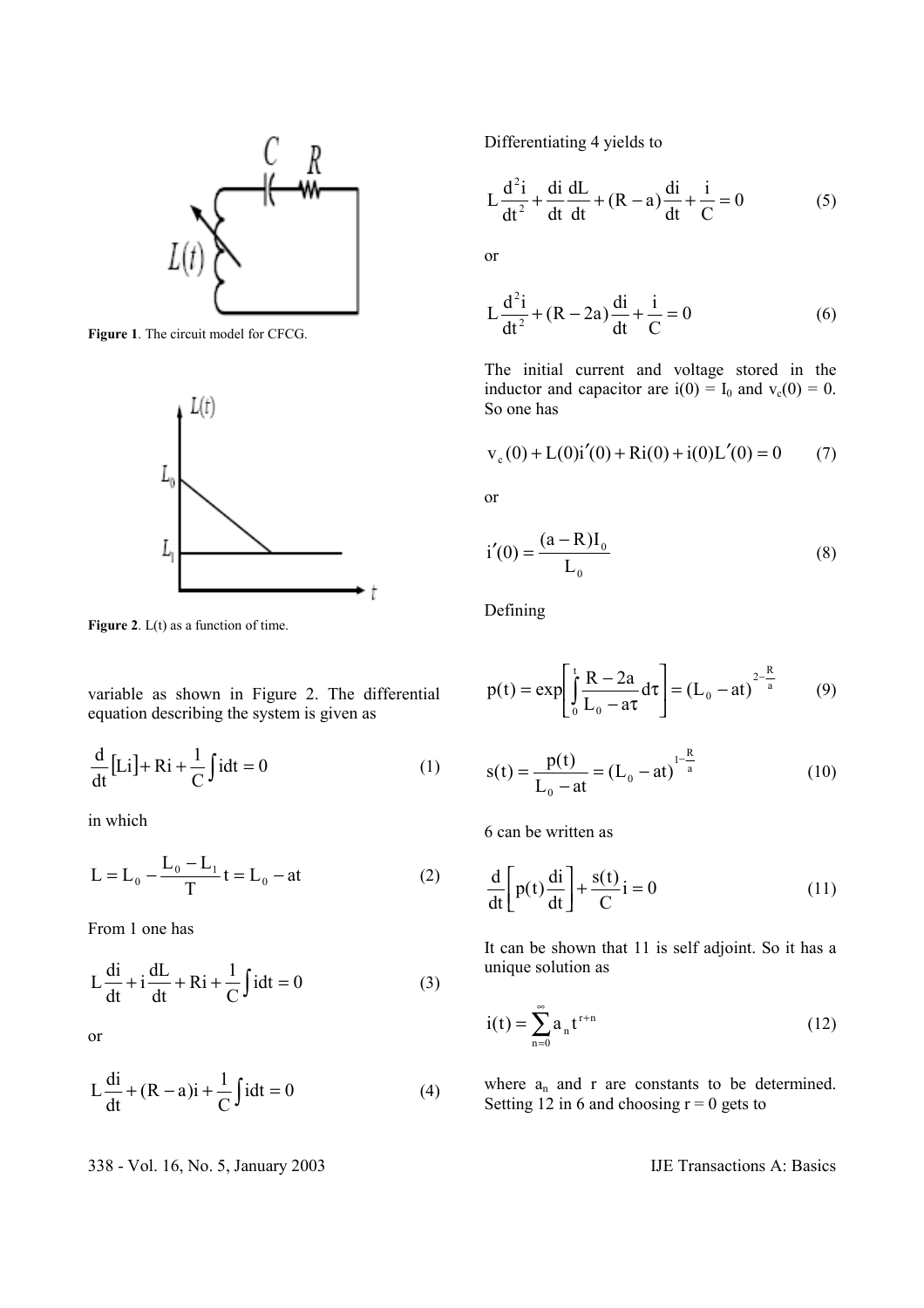$$
(L_0 - at) \sum_{n=2}^{\infty} a_n n(n-1)t^{n-2} +
$$
  

$$
(R - 2a) \sum_{n=1}^{\infty} a_n nt^{n-1} + \frac{1}{C} \sum_{n=0}^{\infty} a_n t^n = 0
$$
 (13)

Setting n-2=m in the first summation and n-1= m in the second summation yield to

$$
\sum_{m=0}^{\infty} L_0 a_{m+2} (m+2)(m-1)t^m +
$$
  
(R-2a)a<sub>m+1</sub>(m+1)t<sup>m</sup> +  $\frac{1}{C}$ a<sub>m</sub>t<sup>m</sup> -  
a $\sum_{m=1}^{\infty} a_{m+1} m(m+1)t^m = 0$  (14)

This gets to

$$
2a_2L_0 + (R - 2a)a_1 + \frac{1}{C}a_0 = 0
$$
 (15)

Satisfying the boundary conditions requires that

$$
a_0 = i(0) = I_0; \ a_1 = i'(0) = \frac{-RI_0}{L_0}
$$
 (16)

Using  $a_0$  and  $a_1$ ,  $a_2$  can be obtained as

$$
a_2 = \frac{I_0}{L_0} \left(\frac{-1}{2C} + \frac{(R - 2a)R}{2L_0}\right)
$$
 (17)

Using a recursive relation one gets to the final solution for the unknown coefficients as

$$
a_{m+2} = -\frac{1}{L_0 C(m+2)(m+1)} a_m + \frac{am - (R - 2a)}{L_0(m+2)} a_{m+1}
$$
 (18)

As it is clear from 18, in the limit as  $m \rightarrow \infty$ ,  $a_{m+2}$ approaches to  $\frac{a}{r}$  a<sub>m+1</sub> 0 a L a  $+1$ .

So because  $\frac{a}{1} = \frac{b_0}{1} \gg 1$ T L  $1-\frac{L}{I}$ L  $a = L_0$ 1 0 >> −  $=\frac{E_0}{T}$  >> 1, the coefficients becomes larger and larger without limit. To overcome this problem the definition of the coefficients in 12 must be changed as

$$
i(t) = \sum_{n=0}^{\infty} (a_n T^n) (\frac{t}{T})^n
$$
 (19)

Choosing  $\frac{1}{n} = \tau$ T  $\frac{t}{n} = \tau$  and  $a_nT^n = b_n$  one gets to

$$
i(\tau) = \sum_{n=0}^{\infty} b_n \tau^n
$$
 (20)

So

$$
\frac{di}{dt} = \frac{di}{d\tau} \frac{d\tau}{dt} = \frac{1}{T} \frac{di}{d\tau}
$$
 (21)

Setting 21 in 6 yields to

$$
(\frac{L_0}{T} - at) \frac{d^2 i}{d\tau^2} + (R - 2a) \frac{di}{d\tau} + \frac{T}{C} i = 0
$$
 (22)

Now the coefficients are obtained as

$$
b_{m+2} = -\frac{T^2}{L_0 C(m+2)(m+1)} b_m +
$$
  

$$
\frac{aTm - (R - 2a)T}{L_0(m+2)} b_{m+1}
$$
 (23)

As it is clear in the limit when  $m \rightarrow \infty$  one has

$$
b_{m+2} = \frac{aT}{L_0} b_{m+1} = (1 - \frac{L_1}{L_0}) b_{m+1}
$$
 (24)

Because  $1-\frac{L_1}{L_1}\leq 1$ L  $1-\frac{L}{I}$ 0  $-\frac{E_1}{I} \leq 1$ , b<sub>m</sub> converges. Note that to obtain  $b_m$  we need  $b_0 = a_0$  and  $b_1 = a_1T$ . For  $t \geq T$ the current can be obtained solving the simple following

IJE Transactions A: Basics Vol. 16, No. 4, December 2003 - 339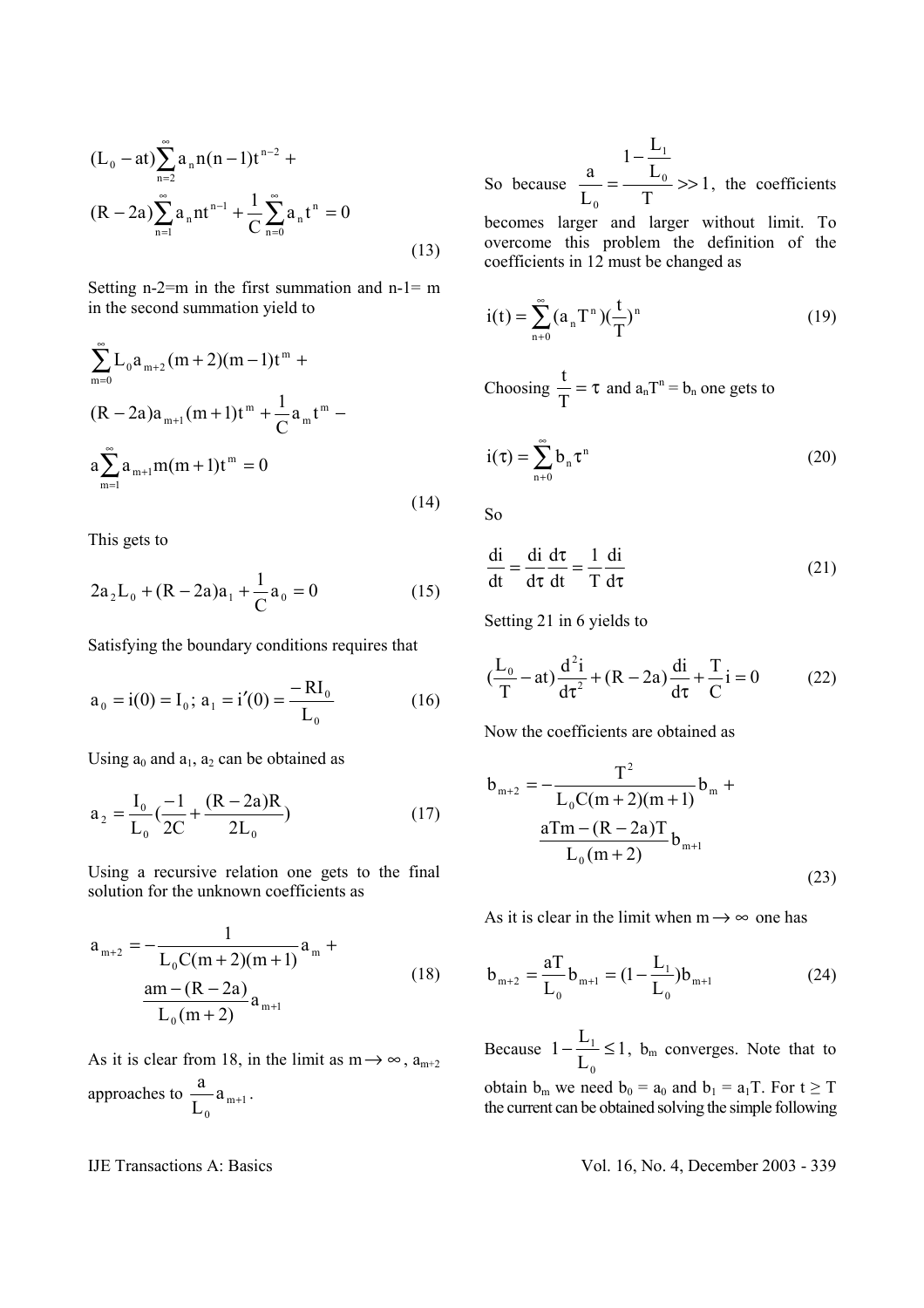



differential equation

$$
\frac{d^2 i}{dt^2} + \frac{R}{L_1} \frac{di}{dt} + \frac{1}{L_1 C} i = 0
$$
 (25)

using the initial conditions as

$$
i(T) = \sum_{n=0}^{\infty} b_n
$$
 (26)

$$
i'(T) = \frac{T}{RC} \sum_{n=0}^{\infty} \frac{b_n}{n+1} - \frac{L_1}{R} \sum_{n=0}^{\infty} b_n
$$
 (27)

## **3. ELECTRICAL GAIN**

Electrical gain is the most important factor in FCG design procedure. This parameter is defined as the ratio of the electrical energy (delivered to the load)

340 - Vol. 16, No. 5, January 2003 IJE Transactions A: Basics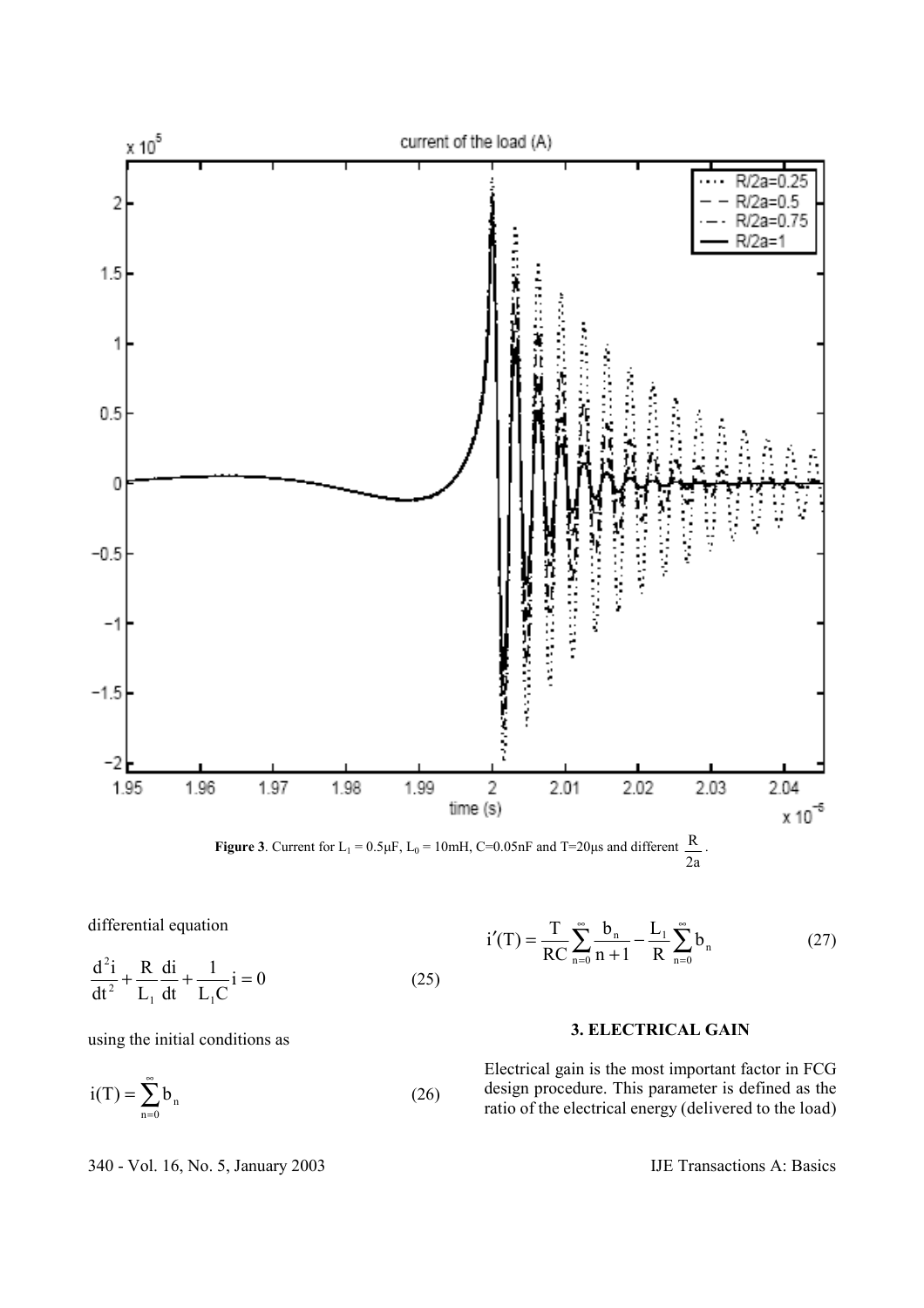

to the initial magnetic energy stored in the inductor. The electrical energy delivered to the load can be written as

$$
W_e = \int_0^1 R_2 i^2(\tau) d\tau = R \sum_{n=0}^{\infty} \sum_{m=0}^{\infty} \frac{b_m b_n}{n+m+1}
$$
 (28)

So the electrical gain is obtained as

$$
\frac{W_e}{W_m} = \frac{RT \sum_{n=0}^{\infty} \sum_{m=0}^{\infty} \frac{b_m b_n}{n+m+1}}{\frac{1}{2} L_0 I_0^2}
$$
(29)

IJE Transactions A: Basics Vol. 16, No. 4, December 2003 - 341